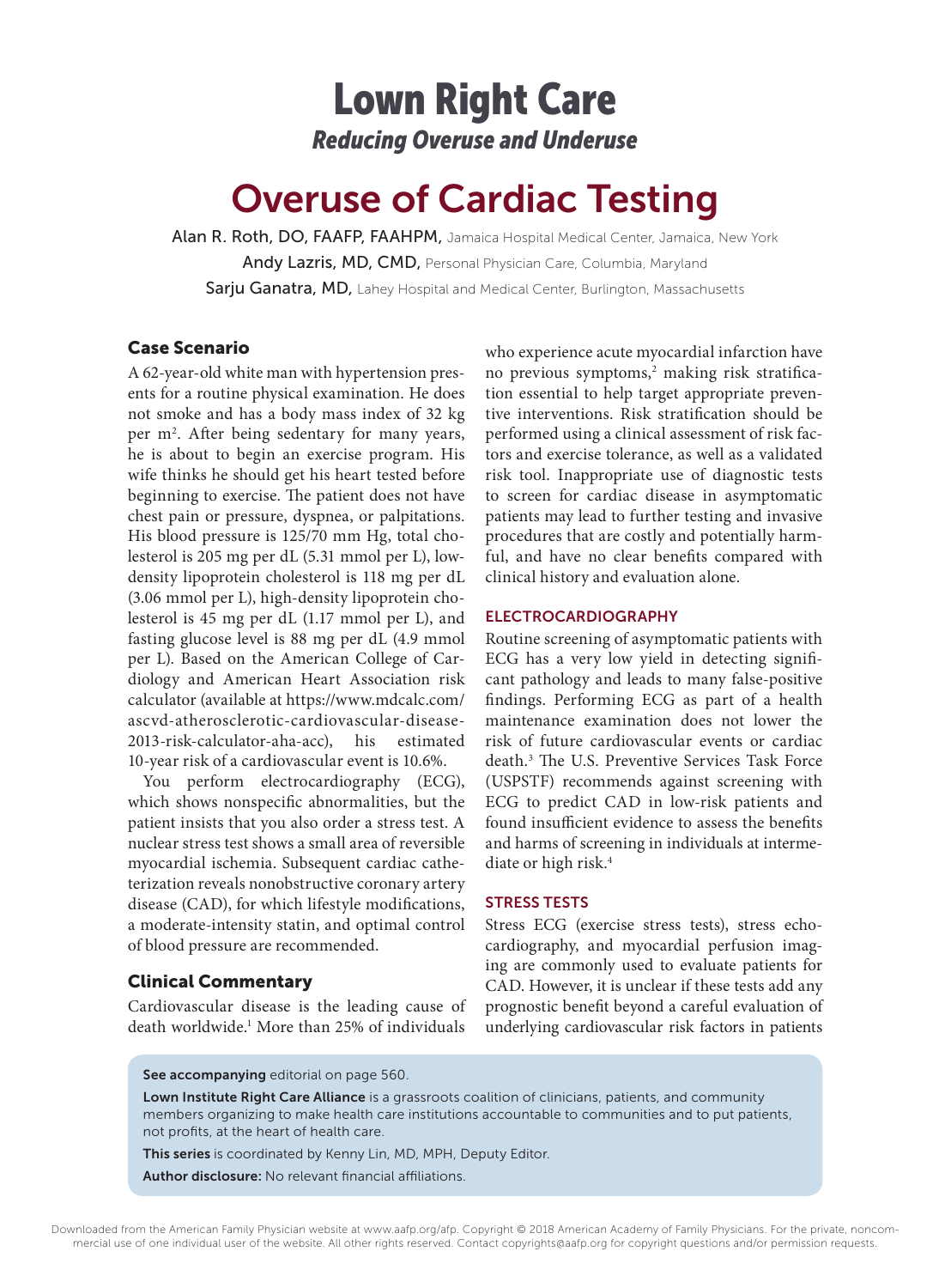# TAKE HOME MESSAGES FOR RIGHT CARE

Screening asymptomatic patients with electrocardiography has an extremely low yield in detecting significant pathology and leads to many false-positive findings.

Inappropriate cardiac stress tests, particularly with imaging, are estimated to cost the U.S. health care system as much as half a billion dollars each year and expose many patients to unnecessary radiation.

In a patient with a low pretest probability of coronary artery disease, a positive stress test is likely to be a false positive.

Coronary artery calcium scores may be helpful in determining if patients at intermediate risk of cardiovascular disease would benefit from statins.

> without cardiac symptoms. Inappropriate cardiac stress tests, particularly when done with imaging, are estimated to cost the U.S. health care system as much as half a billion dollars each year and expose many patients to unnecessary radiation.<sup>5</sup>

> It is important to understand that stress testing detects only significant coronary stenosis and does not identify nonobstructing plaques, which are a common cause of myocardial infarctions. In fact, because many patients who present with an acute myocardial infarction have no prior obstructive CAD, normal results on a stress test might be falsely reassuring. On the other hand, in a patient with a low pretest probability of CAD, a positive stress test is likely to be a false positive. 6,7

> Many persons with a false-positive result on stress testing undergo subsequent testing and interventions such as cardiac catheterization and revascularization. Up to 3% of persons who get stress tests undergo cardiac catheterization,<sup>8</sup> and 1.7% of catheterizations lead to severe adverse reactions, mostly in persons without CAD.9 Screening for CAD with stress tests has not been shown to affect clinical outcomes or further inform the use of risk-reducing therapies beyond a good clinical assessment.<sup>10</sup>

> In addition to the USPSTF, the American College of Cardiology, American College of Physicians, and American Academy of Family Physicians recommend against cardiac screening using a stress test in patients who are low risk and asymptomatic.<sup>11-13</sup>

### CORONARY ARTERY CALCIUM SCORE

The use of the coronary artery calcium score using non–contrast-enhanced computed tomography of the chest is becoming more common. Coronary artery calcium screening can detect plaque in the coronary arteries, which is broadly correlated with the risk of cardiac events. The coronary artery calcium score has a low false-negative rate, and a low score is highly predictive of a good outcome (999 out of 1,000 persons with a score of 0 and 996 out of 1,000 persons with a score of less than 100 have no cardiac events within one year).<sup>14</sup>

Randomized trials have not demonstrated that screening with a coronary artery calcium score saves lives or prevents cardiovascular events. The USPSTF found insufficient evidence

to recommend the use of nontraditional risk factors, including coronary artery calcium score, to prevent cardiovascular events.15 The question we need to ask is: how will this test change therapy? For asymptomatic patients at intermediate risk or patients at low risk with a family history of CAD, low coronary artery calcium scores may discourage the use of lipid-lowering therapy because statins have not been shown to affect cardiac outcomes in persons with low scores. For patients with low or high clinical risk of CAD, a coronary artery calcium score is not helpful because clinical risk stratification guides risk factor modification. Downsides of screening with the coronary artery calcium score include cost, radiation exposure (although low), and incidental findings that may result in downstream tests and patient anxiety. It also may not give accurate risk estimates in patients with renal failure and uremia.16

## COSTS OF COMMON CARDIAC **TESTS**

| <b>Test</b>             | Representative<br>fair price* |
|-------------------------|-------------------------------|
| Cardiac calcium scoring | \$180                         |
| Electrocardiography     | \$25                          |
| Exercise stress test    | \$170                         |
| Nuclear stress test     | S970                          |

\*—The fair price represents reasonable out-of-pocket costs based on price comparisons. Actual cost will vary with insurance and by region. Source: HealthCare Bluebook, https://www.healthcarebluebook.com (accessed September 6, 2018; zip code 66211).